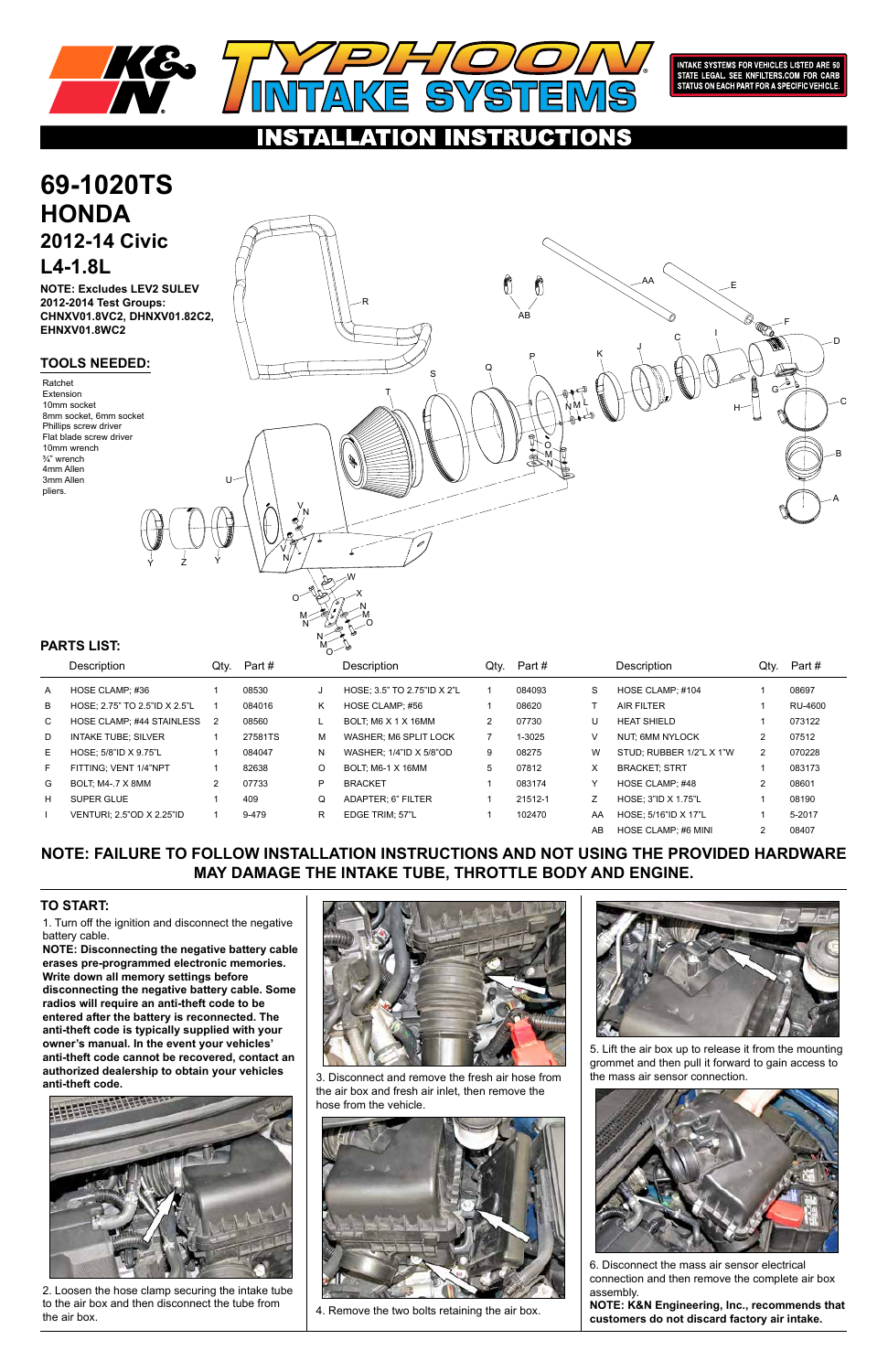# **Continued INSTALLATION INSTRUCTIONS**



7. Release the spring clamps securing the crank case vent hose connections to the valve cover and intake hose, and then disconnect crank case vent hose connections.



8. Release the spring clamps securing the coolant by-pass hose connections to the engine and then disconnect the coolant by-pass hose and remove the by-pass hose/crank case vent pipe assembly. **NOTE: be sure the engine is cool before attempting to remove the coolant by-pass hose. Be sure to collect any lost coolant and replenish into the cooling system once the install is complete.**



9. Install the provided coolant by-pass hose and secure with the provided hose clamp.



10. Loosen the hose clamp securing the intake hose to the throttle body and remove the intake

## hose from the throttle body.



11. Install the provided silicone hose (084016) onto the throttle body and secure with the provided hose clamp.



12. Install the provided silicone hose (08190) onto the fresh air duct and secure with the provided hose clamp.



13. Install the two rubber mounted studs onto the provided bracket (083173) as shown and secure with the provided hardware.



14. Install the bracket assembly onto the front air box mount as shown.



15. Remove the mounting grommet from the air box as shown.



16. Install the mounting grommet into the heat shield as shown.



17. Install the provided edge trim onto the heat shield as shown.

**NOTE: Some trimming of the edge trim will be necessary.**



18. Install the heat shield assembly onto the air box mounting stud and rubber mounted studs and then secure with the provided hardware. Secure the fresh air inlet hose to the heat shield with the provided hardware.



19. Remove the two screws securing the mass air sensor and then remove the mass air sensor from the factory air box.



20. Install the mass air sensor into the K&N® intake tube and secure with the provided hardware.



21. Apply several drops of the provided glue to the air insert as shown.



22. Install the mass air senor insert into the K&N® intake tube as shown.

**NOTE: The insert will slide completely into the tube once installed properly.**



23. Install the provided vent fitting into the K&N® tube as shown.

**NOTE: NPT fitting has tapered threads and only designed to be installed until hand tight, then tighten one rotation or when the fitting becomes difficult to return.**